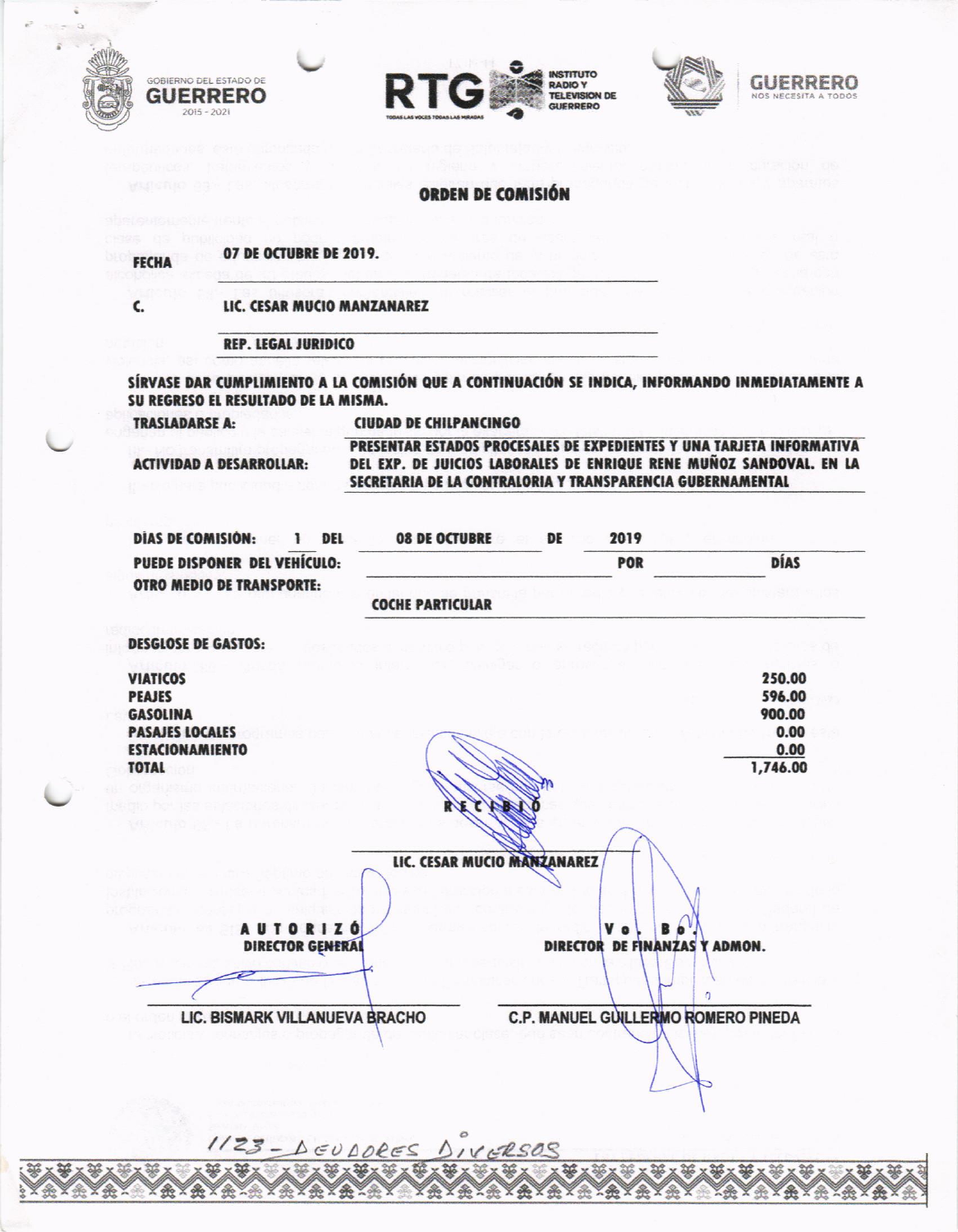## <IMG SRC="F0000001523\_Log.jpg">

Comp. fact. Fax ASZ512

# AULINO RODRIGUEZ DE LA PAZ

### RFC: ROPP430111OX7

Tipo de Comprobante: I - Ingreso Lugar de Expedición: 39000 Régimen Fiscal: 621 - Incorporación Fiscal

| Forma de pago<br>01 - Efectivo<br>Método de pago<br>PUE - Pago en una sola exhibición<br>Moneda:<br>MXN - Peso Mexicano |                 |                                  |                                                                                                                                                           | Folio<br>Fecha                    |                         |                       | $-1523$<br>9/10/2019 14:15:51 |         |
|-------------------------------------------------------------------------------------------------------------------------|-----------------|----------------------------------|-----------------------------------------------------------------------------------------------------------------------------------------------------------|-----------------------------------|-------------------------|-----------------------|-------------------------------|---------|
| Datos del cliente<br>Cliente:<br>R.F.C.:<br>Domicilio:                                                                  | OPD870622AMA    |                                  | OPD INSTITUTO RADIO Y TELEVISION DE GUERRERO<br>monte blanco No. 37, fraccionamiento hornos insurgentes, C.P. 39350, Acapulco de Juárez, Guerrero, México | Uso CFDI:                         | G03 - Gastos en general |                       |                               |         |
| Cantidad                                                                                                                | Unidad          | Clave<br>Unidad SAT              | Clave<br>Producto/Servicio                                                                                                                                | Concepto /<br>Descripción         | Valor<br>Unitario       | Descuentos            | <i>impuestos</i>              | Importe |
| 1.00                                                                                                                    | <b>SERVICIO</b> | $E48 -$<br>Unidad de<br>servicio | 90101501 -<br>Restaurantes                                                                                                                                | CONSUMO<br>DF<br><b>ALIMENTOS</b> | 344.00                  | 0.00                  | $002 - IVA -$<br>55.04        | 344.00  |
| Importe con letra:                                                                                                      |                 |                                  |                                                                                                                                                           |                                   |                         |                       |                               |         |
| TRESCIENTOS NOVENTA Y NUEVE PESOS 04/100 M.N.                                                                           |                 |                                  |                                                                                                                                                           |                                   | Subtotal                |                       |                               | 344.00  |
|                                                                                                                         |                 |                                  |                                                                                                                                                           |                                   |                         | Impuestos Trasladados |                               | 55.04   |
|                                                                                                                         |                 |                                  |                                                                                                                                                           |                                   | Total                   |                       |                               | 399.04  |
| CFDI Relacionado:                                                                                                       |                 |                                  |                                                                                                                                                           |                                   |                         |                       |                               |         |
| Ting Delación                                                                                                           |                 |                                  |                                                                                                                                                           |                                   |                         |                       |                               |         |

ipo Relación: **CFDI Relacionado:** 

Ι×



Serie del Certificado del emisor 00001000000413716572 Folio fiscal 2B550906-22FA-49B0-94A8-F56BEA8564AD No. de Serie del Certificado del SAT 00001000000404486074 Fecha y hora de certificación Octubre 9 2019 - 14:15:57 Este documento es una representación impresa de un CFDI

#### Sello Digital del CFDI

GKvP5nAtSF27c4Ht7oym3EpvlfguVxS2jlAJcUz0DgTmTOGNLaIsTtFwqBNBj5XznJVwLovkKjTbLcMsLb+cDB xJkvmKE3HDIypC5qSNreKaTVtBbE6pOwSBBov8P8z8heA6gpQnq+CuJjl0wSYUIscLwNrt2pC47f91CH6+RBEb qGOI3cxvWd3/Ogns2h9oZaqmz1w4yKDz6CD9egjJAOMHonVjSwo8JqQa6v9I2PHNkU4A2ym82cSgdTrECTouHa Y3cDM+EoTyQgpkcOgpUbYKJWYYfQNWZm4JpvWkDUm6T91AXeCZnVclKKsR1TsBUFGceSYQoemCzLg5RjyVrQ==

#### Sello del SAT

jH4N0ejjTMxdWpp9Z1tcBEuDdmsfwW+m23BjHh4n/QtYrWrldbOMUYhL9BeRVk5lDduzV0eFLgArkAGC yweCXx5RAj0vo9OqD0nP8Aqnns9utAa+PSeBZSvrde136T+NR3EGOUypV09hdvqrksOlSz+P/hW7wMxp AUGjFlnPE8M6uEtXIsHgWfQirvssVj4QqOCWezVg+HTMaQRTMGOhdgonzJ2+ihhyUClR5CY7ZnZKO0Ws felVRoc3ZzmoNcnZ+U8n0VBrgKBNrMJZualfouOR08i0/XfC/ZuQyxQ6UtJAsw02jl1R9zRdZa2pNNLY jDTXBiv98vM09crcnoN8dw==

### Cadena original del complemento de certificación digital del SAT

| | 1.1 | 2B550906-22FA-49B0-94A8-F56BEA8564AD | 2019-10-09T14:15:57 | MAS0810247C0 | GKvP 5nAtSF27c4Ht7oym3EpvlfguVxS2jlAJcUz0DgTmTOGNLaIsTtFwqBNBj5XznJVwLovkKjTbLcMsLb+c DBxJkvmKE3HDIypC5qSNreKaTVtBbE6pOwSBBov8P8z8heA6gpQnq+CuJjl0wSYUIscLwNrt2pC47f91 CH6+RBEbqGOI3cxvWd3/Ogns2h9oZaqmz1w4yKDz6CD9egjJAOMHonVjSwo8JqQa6v9l2PHNkU4A2ym8 2cSgdTrECTouHaY3cDM+EoTyQgpkcOgpUbYKJWYYfQNWZm4JpvWkDUm6T91AXeCZnVclKKsR1T6BUF66 eSYQoemCzLg5RjyVrQ==|00001000000404486074||